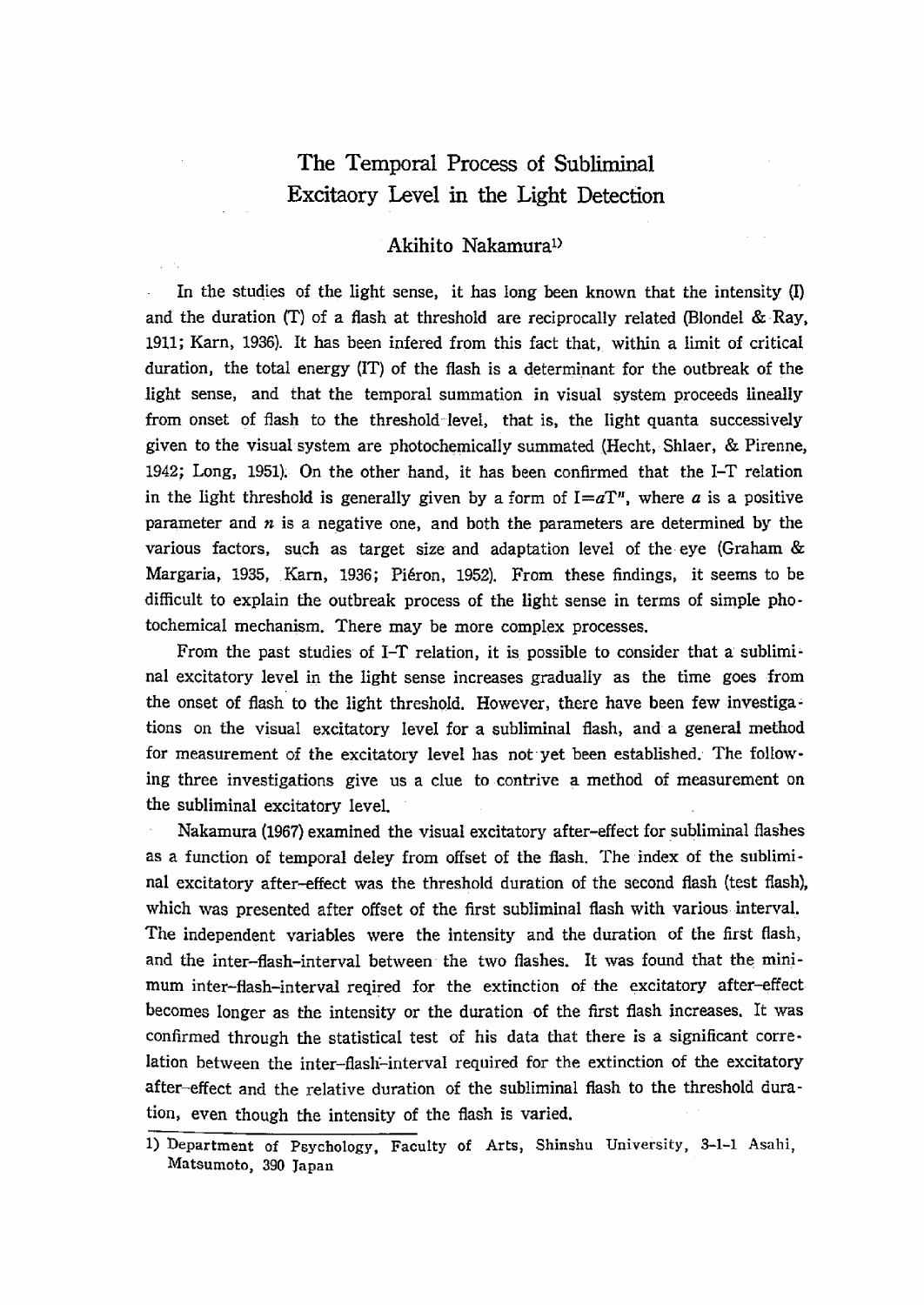Battersby & Defabaugh (1969) made a study on the visual excitatory remainder for a subliminal conditioning flash with the intensity of 55 percent of the threshold level, as a function of temporal delay from the offset of the conditioning flash. The index of the excitatory remainder was the threshold intensity for a 5 msec test flash, which was presented after the offset of conditioning flash with various inter-flash-interval. Battersby & Schuckman (1970) measured the threshold intensity for a 5 msec test flash as a function of the duration of subliminal conditioning flash, under a stimulus condition that the test flash was presented immediately after the offset of conditioning flash. The relative threshold intensity of the test flash was used as a index of the excitatory effect for the conditioning flash, though they did not so much emphasize the conception of the excitatory effect in their paper. Their results indicated that the subliminal excitatory effect for the conditioning flash did not depend upon both the total energy of the flash and the relative intensity to its threshold intensity.

On the basis of the above mentioned Nakamura's finding, it is possible to assume that a determining factor of a subliminal excitatory level is the relative duration to the threshold duration, not the total energy of the flash or the relative intensity to the threshold, that is, if several subliminal flashes are alike in the ratio of subliminal duration  $(T_s)$  to the threshold duration  $(T_o)$ , the excitatory levels for the flashes will be almost the same. The present study was intended to investigate the adequacy of the above mentioned assumption that the subliminal excitatory levels depend upon the relative duration  $(T_s/T_o)$ , through the summation effect of two successive subliminal flashes, and to consider the visual mechanisms of the threshold level in the two-flash summation based on the total energy of the two flashes.

Battersby & Shuckman (1970) used the relative intensity  $\langle A I_e / A I_o \rangle$  of the threshold intensity  $(I_{I_{e}})$  of test flash in the two-flash summation to the threshold intensity (AI<sub>o</sub>) for the test flash alone, as an index of the excitatory level for the subliminal conditioning flash. It is also reasonable to consider that the difference between  $A I_0$ and Ale indicates some visual excitatory level induced by a subliminal flash. In this paper, the value of  $(\Delta I_0 - \Delta I_c)/\Delta I_0$ , E<sub>a</sub>, is used as an index of the excitatory level for a subliminal flash. When  $\Delta I_s$  is equal to  $\Delta I_o$ , the excitatory level is zero, and when  $\Delta I_e$  is zero, the value is one. However, the term of the excitatory level is not necessarily understood in its physiological context.

### Method

 $\gamma$  , where  $\gamma$  is  $\gamma$ 

#### Apparatus

 $\mathcal{O}(\mathcal{A})$ 

The maxwellian-view optical system was used to present light stimuli, as shown in Fig. 1. The optical system consisted of three pathways, one of which  $(W_1)$ was provided for a constant adapting field and the other two  $(W_2, W_3)$  were for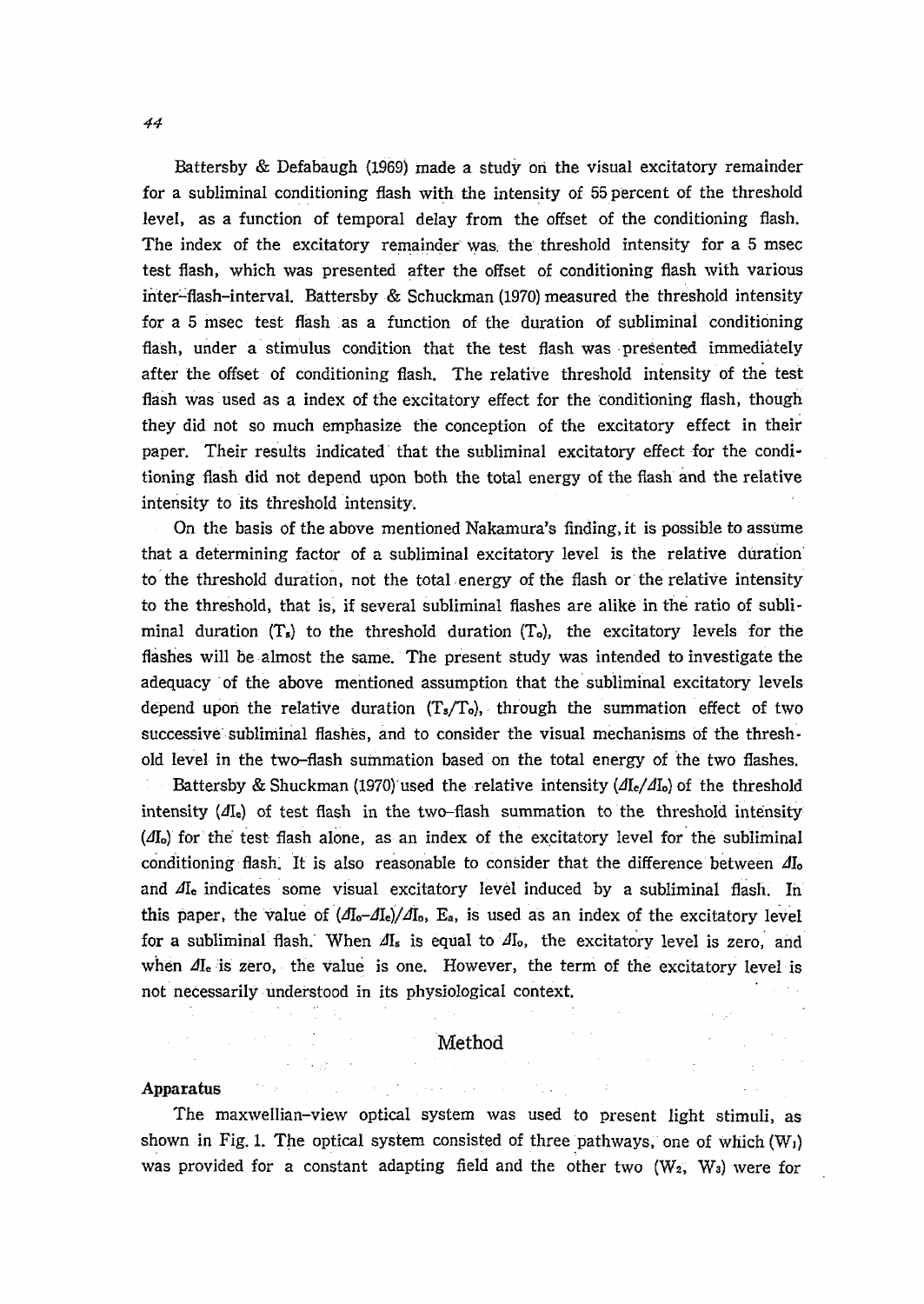

the confitioning and the test flash. Each of the three beams radiated from the fluoescent lamps (S) passes through a pinhole, and is collimated by a concave lens (L1), and is collected into one common pathway (W) by right-angled beam-splitter  $(P)$ , then converges to a focus  $(f)$  through another concave lens  $(L_2)$ .

The intensity of each beam, which was checked with the luminance meter (Sanso, 12A), was adjusted by means of the two neutral density filters, one of which  $(F<sub>1</sub>)$  was a circular wedge and was used to increase or decrease the intensity of the light, another one of which  $(F_2)$  was to decrease it by a factor of 1/10 or 1/100. The fluoescent lamps (NEC, FL4D) were connected to the electric powers of the tachistoscope (Takei, TR). The forms of the lights radiated from the middle of the fluoescent lamps were approximately rectangular, as a result of examining them by the oscilloscope. Their rising times were one msec, and the falling times were less than one msec. The exposure duration of the light was controled by a time control pircuit of the multi-unit-system (Takei), and the starter of the time control circuit was operated by another time controller. The time regulator also adjusted the duration of the warning tone generated by an oscillator and the interval of the tone offset to the onset of the conditioning or of the test flash. A slit (si) circumscribed the adapting field, and another slit (s<sub>2</sub>) the conditioning and the test flash. The times from the onset of the first flash to the response by the subject, RTs, were measured to the millisecond by means of the digital timer (Takei, TW-7010A). An electric key for the response was set up on a table and near the subject's right arm. However, the results of reaction time is not mentioned in this paper.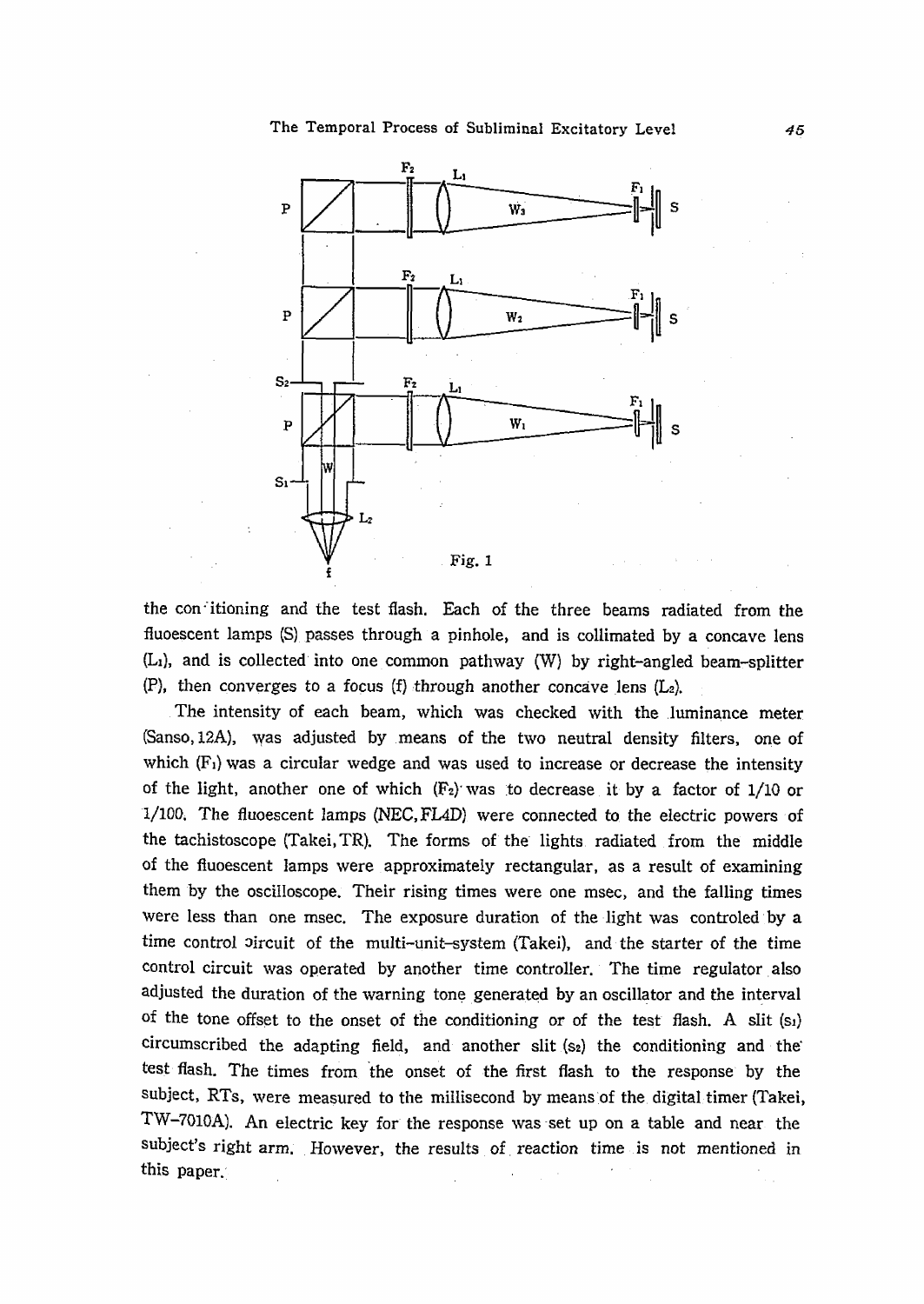### Measurements of threshold durations

Stimulus and procedure. The present experiment was designed to determine the threshold durations for the flashes with different intensities. The durations of subliminal conditioning flash to be used in the main experiment were calculated from these threshold durations.

Intensity and size of the adapting field were held constant through this experiment; one troland (retinal illuminance) in intensity, and 17°30' in visual angle. The size of the test flash was fixed at a visual angle of  $2^{\circ}40'$  in diameter, and was superimposed upon the center of the adapting field. These fields were circular in shape.

A mean threshold duration for each of four intensities of test flash was determined from twenty threshold measurements for each subject, using the up-and-down method(Guilford,1954). In the measurement of the threshold duration, the duration of test Hash was increased or decreased in step of.079 iog msec in each trial. Each trial began with a 300 Hz warning tone lasting  $2 \sec$ , followed by a test flash after an interval of 2 sec, then goes to the next trial with about 10 sec interval after the offset of a test fiash. The experiment for each subject was divided. into two sessions, each of which contained eight blocks. One block consisted of five threshold measurements for a constant intensity. The four intensitles were used twice in random order in one session. A two minute rest was taken after each block. The two sessions were separated by a ten minute rest, and were run within a period of an hour and a half. In advance of the beginning of the experiment, subjects were asked to be seated and to dark-adapt for ten minutes. Then they were instructed to settle the right eye at a beam focus by putting their head on the head holder, and to fixate the center of adapting field continuously during the measurements of one block, and to press the key as fast as possible with their forefinger of right hand, whenever a flash was detected in the center of the adapting field at about two seconds after the offset of warning tone. A reaction time was measured at the same time as the threshold measurement. Ten practice trials for a super-threshold flash were given to each subject before the recorded trials started. The subjects employed were three male students maioring in psychology. They all had normal acuity.

Results. Table l shows the mean threshold durations as a function of the intensity of flash, and the relations of the intensity and the duration for each of three subjects. The durations of subliminal flashes used in the main experiment will be calculated on the basis of these threshold durations.

The threshold duration decreases as the intensity of flash increases. The relations between intensity and duration for three subjects can be expressed by a equation of I=a T<sup>n</sup>. This equation can be transformed as follows:  $\log I = \log a +$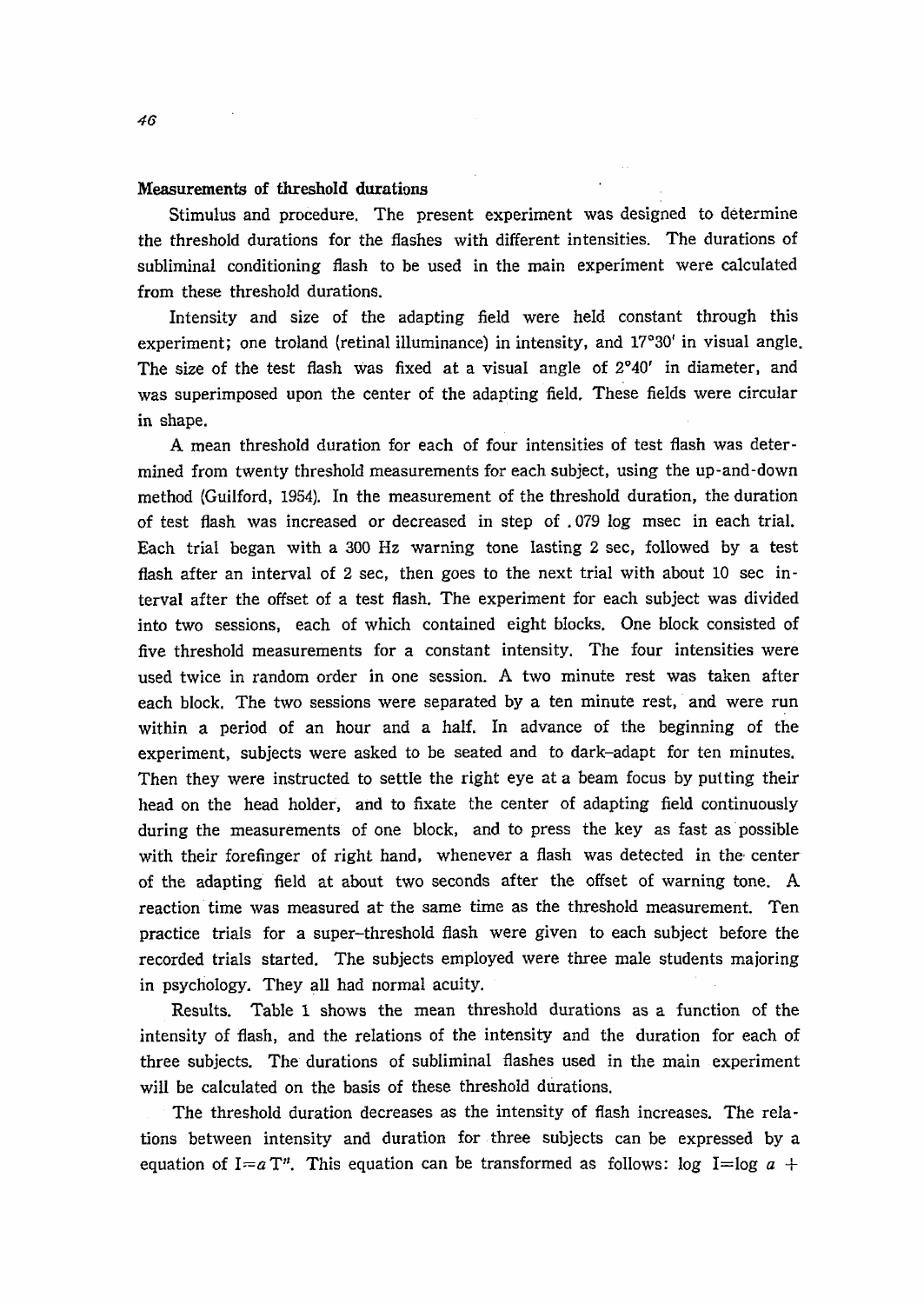$n \log T$ . The values of a and n for three subjects were obtained from an apprication of the least squares method to the logarithmic values of the intensities and of the threshold durations shown in Table 1 The values of  $n$  for three subiects were  $-.66, -.83, and -.60, and$ those of  $a$  were 4.76, 13.10, and 3.12. respectively. The absolute value of  $n$  was less than unity in any subject. The predicted value

|  |  | The mean threshold duration T (msec) |  |
|--|--|--------------------------------------|--|
|  |  | for each intensity I (troland)       |  |

| Subject                                                                                                    | N   | м   | к   |
|------------------------------------------------------------------------------------------------------------|-----|-----|-----|
| .444                                                                                                       |     | 61  |     |
| .296                                                                                                       | 63  | 90  | 53  |
| . 242                                                                                                      | 100 |     |     |
| . 198                                                                                                      |     | 152 | 91  |
| . 161                                                                                                      | 159 | 204 | 141 |
| . 131                                                                                                      | 227 |     | 202 |
| $\text{I-T relation}$   I = 4.76T <sup>-.66</sup>   I = 13.10T <sup>-.88</sup>   I = 3.12T <sup>-.66</sup> |     |     |     |

of T for each of four intensities was calculated by substituting the values of I.  $n$ . and a into the equation  $I=a T^n$ , for each subject. Consequently, it was confirmed that the predicted values of T were very close to the experimental ones. The maximum difference between the two values was 10 msec.

### **Experiment**

#### **Stimulus and procedure**

The following steps were taken to examine the visual excitatory level for subliminal flash at some point of time (t) after the onset of flash.

In the experimental condition, a 5 msec test flash was presented immediately after a subliminal conditioning flash with some duration (t) and some intensity  $(I<sub>c</sub>)$ , and a threshold intensity  $(JI_e)$  for the test flash was measued in the two-flash summation (Fig. 2). The conditioning and the test flash were the same size as the test flash used in the preliminary experiment, i.e., the circle of  $2^{\circ}40'$  visual angle in diameter, and were concentrically superimposed upon the central position of the circular adapting field, which is 17°30' in visual angle and one troland in intensity.



Fig. 2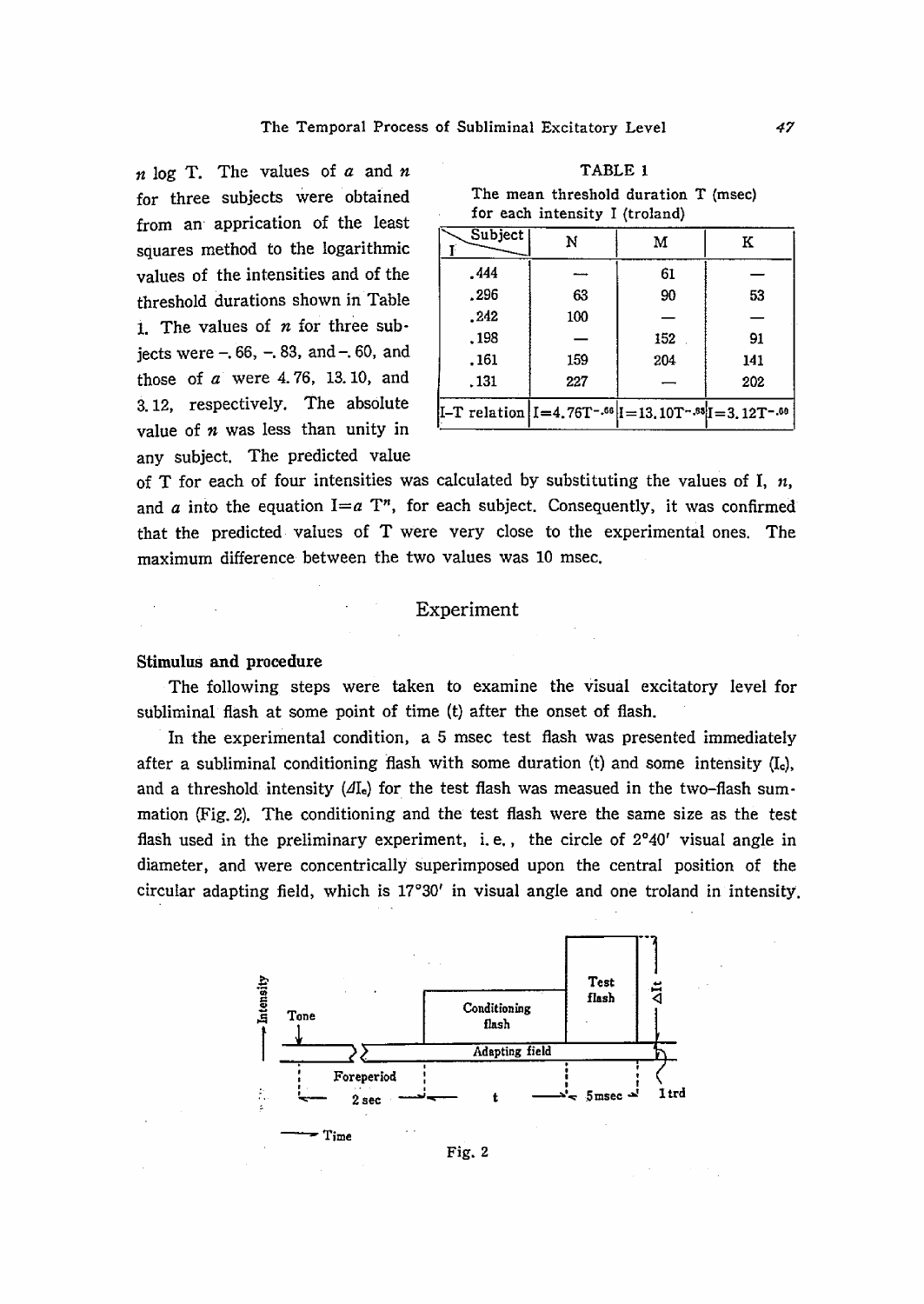48

The four intensities of the conditioning flashes were used for each subject (see Table 1), and thier durations were decided to be 1/8, 2/8, 3/8, 4/8, 5/8, 6/8 and 7/8 of each threshold duration shown in Table 1. That is, twenty-eight conditioning flashes (4 intensities  $\times$  7 relative durations) were used in this experiment for each subject.

The seeing probabilities for the conditioning flashes with 1/8 to 6/8 relative durations were zero in any subject, but those with 7/8 relative duration ranged from 10 to 40 according to subject and intensity of flash; so the  $\Delta I_e$  values for the conditioning flashes with 7/8 relative duration were measured by a method different from that for the other relative durations. In the relative durations of 1/8 to 6/8, the mean threshold intensity  $(dI_e)$  of test flash was obtained from twelve measurements for each of the twenty-four conditioning flashes with the up-anddown method, in which the intensities of test flash were increased or decreased in steps of .088 log troland. Each subject served in four sessions. One session consisted of twelve blocks of six threshold measurements each. One intensity and one duration of the conditioning flash was used in each block. In the twelve blocks of each session, the intensity and the duration were varied in random order, by such a way that two successive blocks were always different either in intensity or in duration. Each of the twenty-four combinations of intensity and duration consisted of two blocks. Each session was separated into two parts by an about 10 minute rest, and was run within an hour and a half. A rest-period of about two minutes was given after each block. After these experiment were over, a mean threshold intensity  $(dI_e)$  of test flash for each of four conditioning flashes with 7/8 relative duration was obtained from twenty threshold measurements, for each subject. It was impossible to use the up-and-down method in this measurement, so the mean threshold intensity was obtained by the linear interporation, using the method of whole series.

In the control condition, twenty threshold intensities for only the test flash of 5 msec were measured for each subject by the same method as in the experimental condition, and their mean threshold intensities  $(\Lambda I_0)$  were calculated from these values.

The same three subjects as in the preparatory experiment were used. The other stimulus conditions and the instruction to the subjects were the same as in the preparatory experiment.

#### Results.

Fig. 3 presents the values of excitatory level E<sub>a</sub>,  $(dI_0 - dI_0)/dI_0$ , as a function of relative duration  $(D_r)$  and intensity  $(I_c)$  of the conditioning flash, for each subject. The predicted values of  $E_a$  for the relative duration of zero and of one were indicated by the crossed marks on the graphs. When the duration of conditioning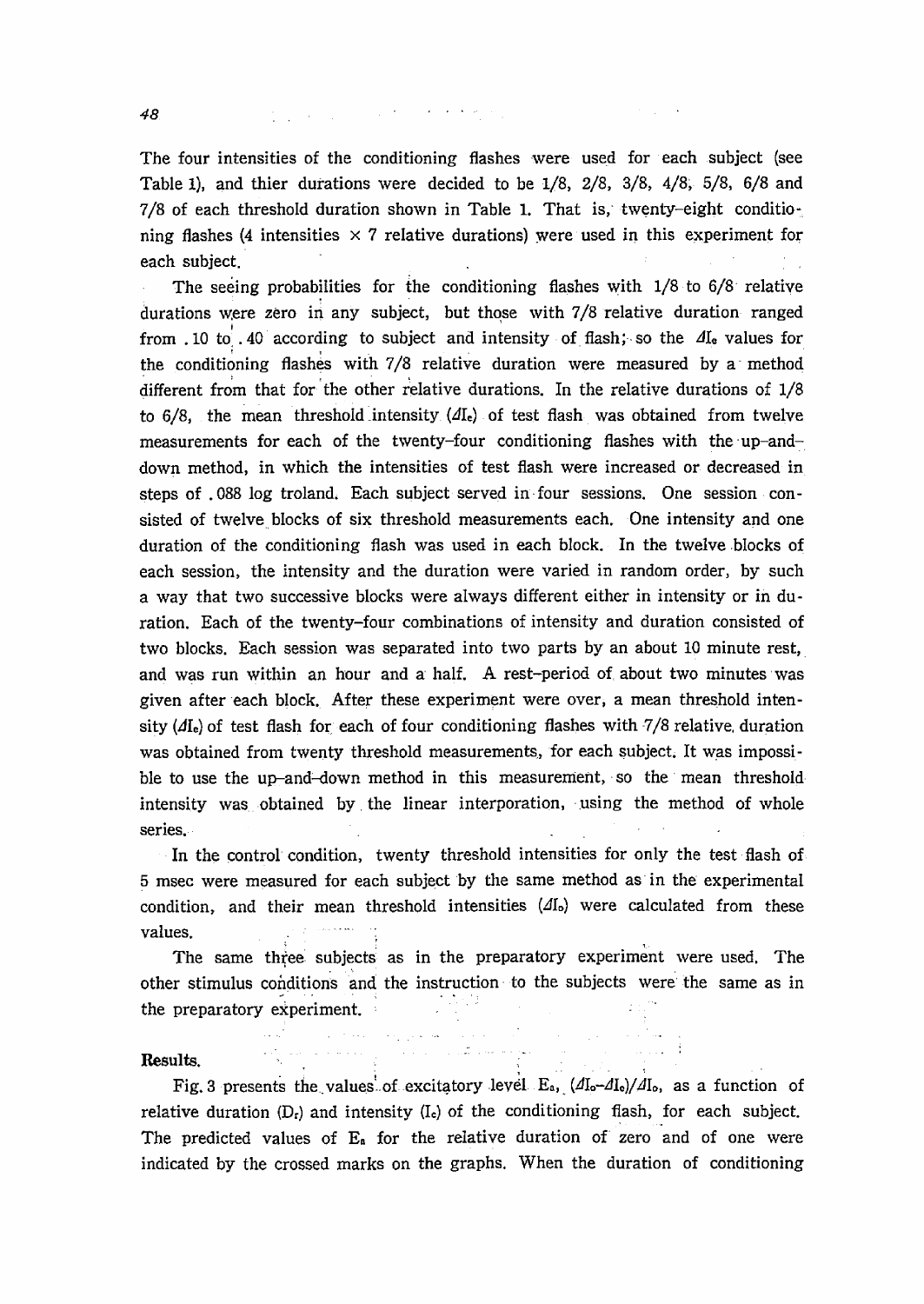flash is zero, the value of  $\Delta I_e$  should be equal to  $\Delta I_o$ , and the value of  $E_a$  will be zero. When the duration of conditioning flash is on its threshold, the relative duration is one, and  $\Delta I_e$  should be zero, then the value of  $E_a$  will be one.

As shown in Fig. 3, the values of  $E_a$  are very close to zero in the 1/8 and 2/8 relative durations and increase from 3/8 to one relative duration with about constant gradient. The four values of  $E_a$  in each relative duration are very similar irrespective of the intensity of conditioning flash. These tendencies are reconfirmed by the following statistical tests.

The values of  $E_a$  were analyzed by  $4 \times 7$  analysis of variance with the relative duration and the intensity of conditioning flash as the sources of variance, in each subject. The relative duration effect was significant  $(F=416, 61, 194, 35, 241, 29,$ respectively for three subjects,  $df=6/18$ ,  $p<.01$ ), but the intensity effect was not significant  $(F = 71, 3, 30, 3, 04, df = 3/18)$ , in each subject. From these findings, we can conclude that a value of  $E_a$  depend upon the relative duration of subliminal

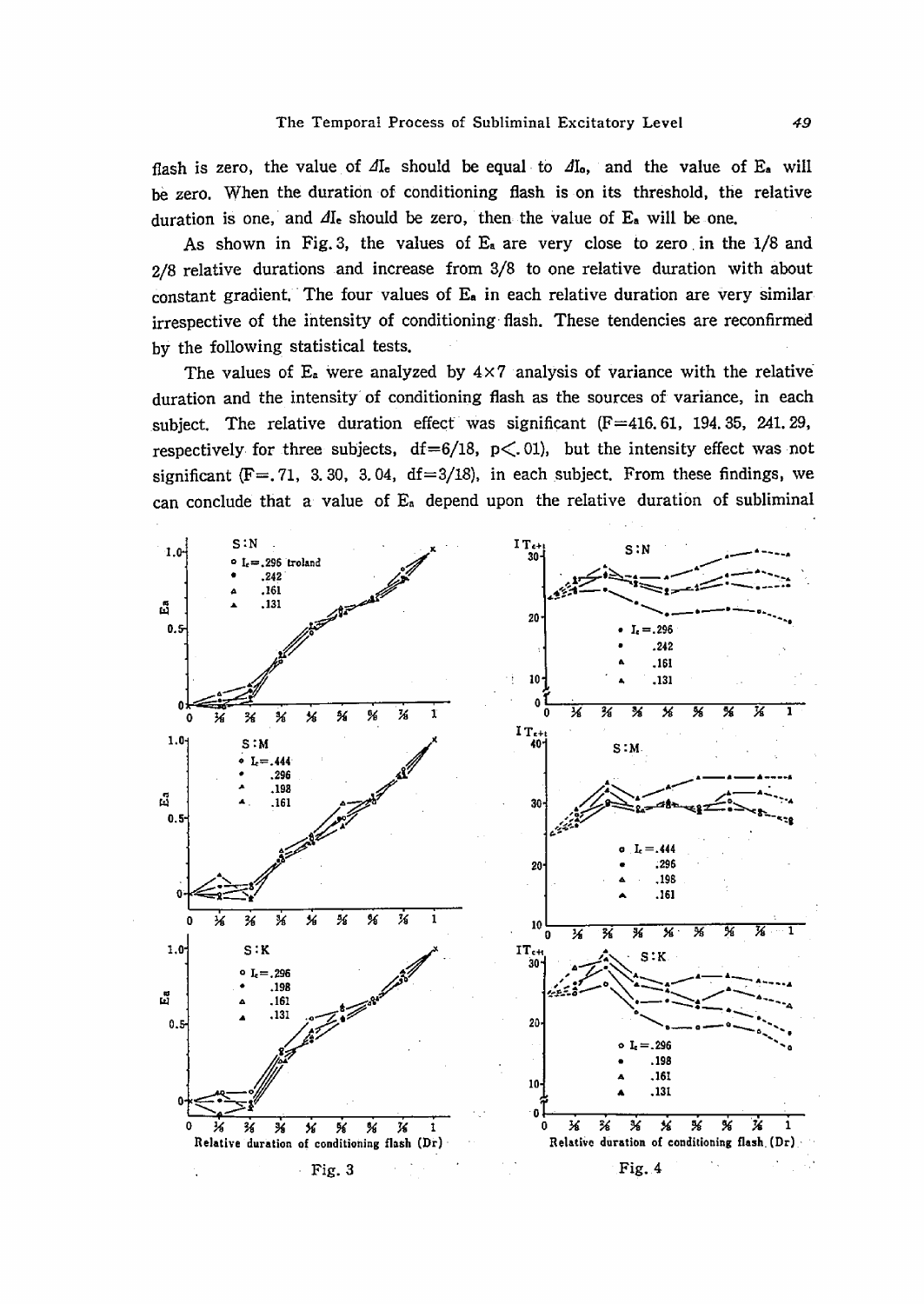flash irrespective of the value of its intensity.

The difference between zero and the mean value of  $E_a$  in each of  $1/8$  and  $2/8$ relative duration were not statistically significant, except that for 2/8 relative duration of subject N (t=3, 482, df=3, p $\lt$ , 05).

We shall now examine the total threshold energy in the summation of two subliminal flashes; namely the sum of the energy for the conditioning flash and that of the test flash, Fig. 4 shows the total threshold energy  $(\Pi_{c+t})$  of the conditioning and the test flash ploted as a function of the relative duration and the intensity of the conditioning flash, for each subject. The value of IT<sub>c+t</sub> for a zero relative duration in each graph,  $IT_t$ , is shown by the value of threshold enegy for a 5 msec test flash alone, and the value of  $IT_{c+t}$  for a one relative duration, IT<sub>c</sub>, is the threshold energy for a conditioning flash alone, and their values are shown by the crossed marks on the graphs.

A tendency is found in Fig. 4 that the value of  $IT_{c+t}$  in each relative duration increases as the intensity of conditioning flash decreases, and that, in one intensity of conditioning flash, there are not notable difference in the five values of  $IT_{c+1}$  of 3/8 to 7/8 relative duration, but the values for 1/8 and 2/8 relative duration are not always the same as others. These tendencies were ascertained by the following statistical tests.

The values of  $IT_{c+t}$  were analyzed by a  $4\times7$  analysis of variance with the relative duration and the intensity of the conditioning flash as the sources of variance, for each subject. The effect of intensity was signficant in any subject ( $F =$ 16.90, 19.72, 32.53, respectively,  $df = 3/18$ ,  $p \lt 0.01$ ). The effect of relative duration was significant for subject M and K ( $F=6$ , 18, 13, 75, df  $=6/18$ , p $\lt$ , 01), but was not for subject N (F=1, 16, df=6/18). Then, the twenty values of  $\Gamma_{c+t}$  for 3/8 to 7/8 relative duration were submitted to a 5 relative durations  $\times 4$  intensities analysis of variance, for each subject. Consequently, the effect of intensity for three subiects were significant (F=41.34, 15.49, 67.48, respectively, df=3/12, p $\lt$ .01), but the effect of relative duration was not significant (F=2.75, 1.47, 3.36, df=4/12) in any subject.

The values of  $IT_{c+t}$  in Fig. 4, in the result of subject M, are larger than the value of IT<sub>t</sub>, but in subject N and K are distributed up and down according to the value of relative duration As far as this result indicates, it is difficult to find a certain relation among  $IT_t$ ,  $IT_c$ , and  $IT_{c+t}$ .

## Discussion

In this study, it was found that with a certain temporal limit the visual excitatory level for a subliminal flash is determined by the value of the relative duration of the flash, even under differnt intensity of the flash. This finding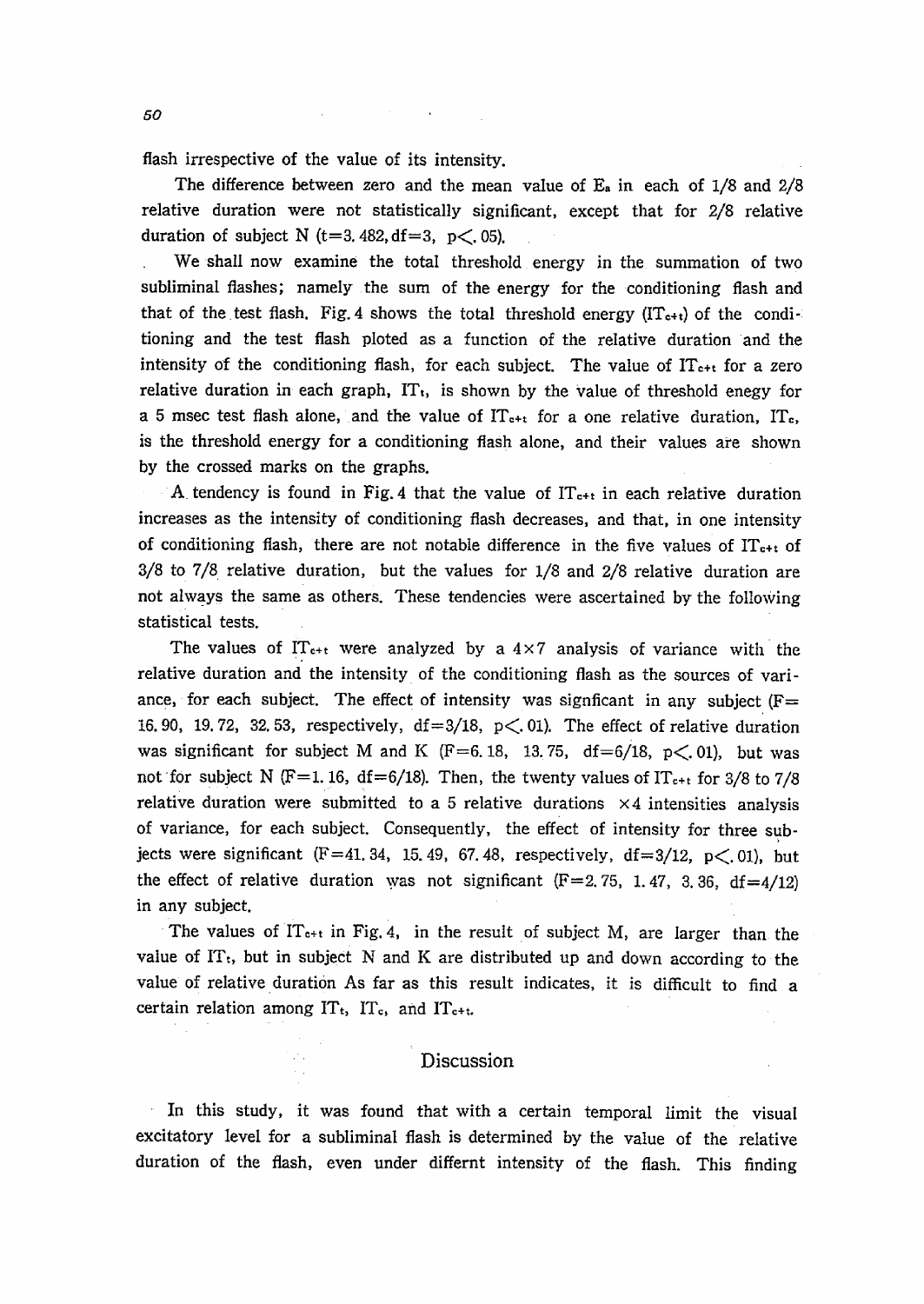supports the assumption offered in the beginning of this paper.

However, there is a suspicion that a determining factor of the subliminal excitatory level is the total energy (It) of the flash, and that its relative duration is a secondary factor for the determination of the excitatory level, even though Battershv & Schckman (1970) found that the excitatory effect for subliminal flash does not depend upon the energy of the flash. If the values of threshold energy for some flashes are constant for any intensity of flash, that is, if the value  $n$  in the formula  $I = aT<sup>n</sup>$  is minus one, the total energy of subliminal flash is proportional to the relative duration of the flash irrespective of its intensity. Therefore, when the value  $n$  is minus one, that the subliminal excitatory level depends upon the relative duration means that it depends upon the energy of the flash. When the value  $n$  takes other value than minus one, the energy of the subliminal flash is not proprotional to the relative duration. Then, when the value  $n$  is not minus one, it is impossible that the subliminal excitatory level for a flash depends upon both the relative duration and the energy of the flash.

The values of *n* obtained in this study were  $-.66, -.83, and -.60 respectively$ for the three subjects. These values are apparently larger than minus one. Therefore, it is probable for us to conclude that a determining factor of the visual excitatory level for a subliminal flash is not the energy of the flash but its relative duration, in the context of the present experiment.

As shown in Fig. 3, any increase of the subliminal excitatory level does not appear in 1/8 and 2/8 relative duration, and the excitatory level increases linearly from 3/8 to 7/8 relative duration. This phenomenon is seen throughout the three subjects. Here, it may be considered that even in a smaller relative duration than 2/8 there is some latent physiological excitability, which has some effect on the visual excitement, though it was not shown in this experiment. In any case, the increasing rate of excitatory level at the beginning of flash will be fairly small compared with that in the later period. Therefore, it is quite improbable that the temporal subliminal process in the light detection increases linearly from the onset of light to the threshold level.

We can reconsider the results in the present experiment from the view point of the temporal summation of two subliminal flashes. The investigations of the temporal summation in the light sense have been done by many researchers (Granit & Davis, 1931; Davy, 1952; Ikeda, 1965; Barlow, 1958; Uetsuki & Ikeda, 1970). An important problem in their studies was the applicability of Bloch's law to the summation of two subliminal flashes. In their studies, the two subliminal hflases which are equal in intensity or in duration were presented with various inter-flash- intervals, and the total energy of the two flashes in threshold was measured for each interval. Their results generally indicated that Bloch's law helds for an inter-flash- interval less than about 20 msec. In the present study, the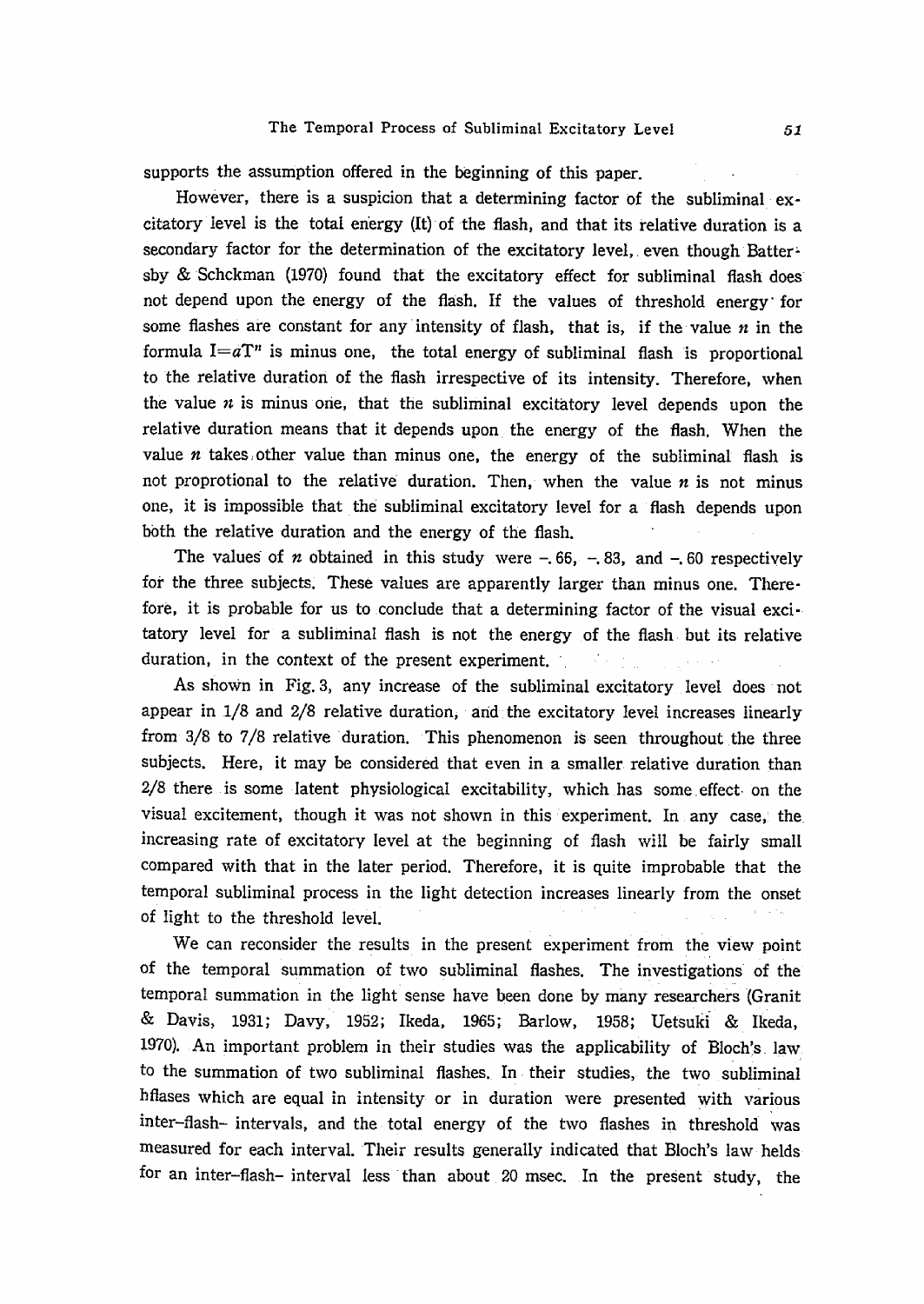inter-nash-interval fixed at 2ero through the experiment, but Bloch's Iaw did not rarely held for any subject. As shown in Fig. 4 the values of total threshold energy  $(T_{\text{c}}+t)$  of two subliminal flashes vary according to the intensity of the conditioning flash. The two subliminal flashes used in the present experiment were different both in intensity and in duration. In such a condition, there may be a more complex mechanism in the two-flash summation of the visual system.

Let us now consider the methods for study of the subliminal excitatory process. Battersby & Schuckman (1970) investigate the time course of temporal summation by measuring the threshold intensity for a 5 msec test flash as a function of the intensity of subliminal conditioning flash and the interval between onset of the conditioning flash and onset of test flash, in five steps from zero to 100 percent of the duration of the conditioning fiash. Their result generally indicated that the threshold intensity of test flash was high at early delays, and that it fell to a minimum in the middle of exposure of conditioning flash, and then rose again at the termination of its duration. Their finding appears to be in disagreement with the result in the present study, but this disagreement seems to be due to the difference in the temporal arrangement of the conditioning and the test flash. In the present study, test flash was presented immediately after the offset of conditioning flash. The method used in the present study seems to be fit for the measurement of the excitatory effectfor a subliminal flash.

There are many problems to solve in the study on the temporal process of visual excitatory level. One of the problems, for example, is whether the law of subliminal excitation that the excitatory level for subliminal flash depends upon the relative duration of the flash is applicable in such a complex detection as letter detection. If the law is applicable to the more complex detection, the law. should be reconsidered as that in the central level in the visual system.

#### References

- Barlow, H.B. 1958 Temporal and spatial summation in human vision at different back ground intensities. The Journal of Physiology, 141,337-350.
- Battersby, W. S., & Defabaugh, G. L. 1969 Neural limitation of visual excitability: After-effects of subliminal stimulation. Vision Research, 9,757-768.
- Battersby, W.S., & Schukman, H. 1970 The time course of temporal summation. Vision research, 10,263-273.
- Blondel, A., & Rey. J. 1911 Sur la perception des lumières brèves a la limite de leur portée. Journal de Physiologie, 1,530-550.
- Davy, E. 1952 The intensity-time relation for multiple flashes of light in the peripher retina. Journal of the Optical Society of America, 42,937-941.
- Graham, C.H., & Margaria, R. 1935 Area and intensity-time relation in peripheral retina, American Journal of Physiology, 113,299-305.

 $\mathcal{L}(\mathcal{A}) = \mathcal{L}(\mathcal{A}) \cdot \mathcal{A}(\mathcal{A})$ 

 $\sim 100$  km s  $^{-1}$